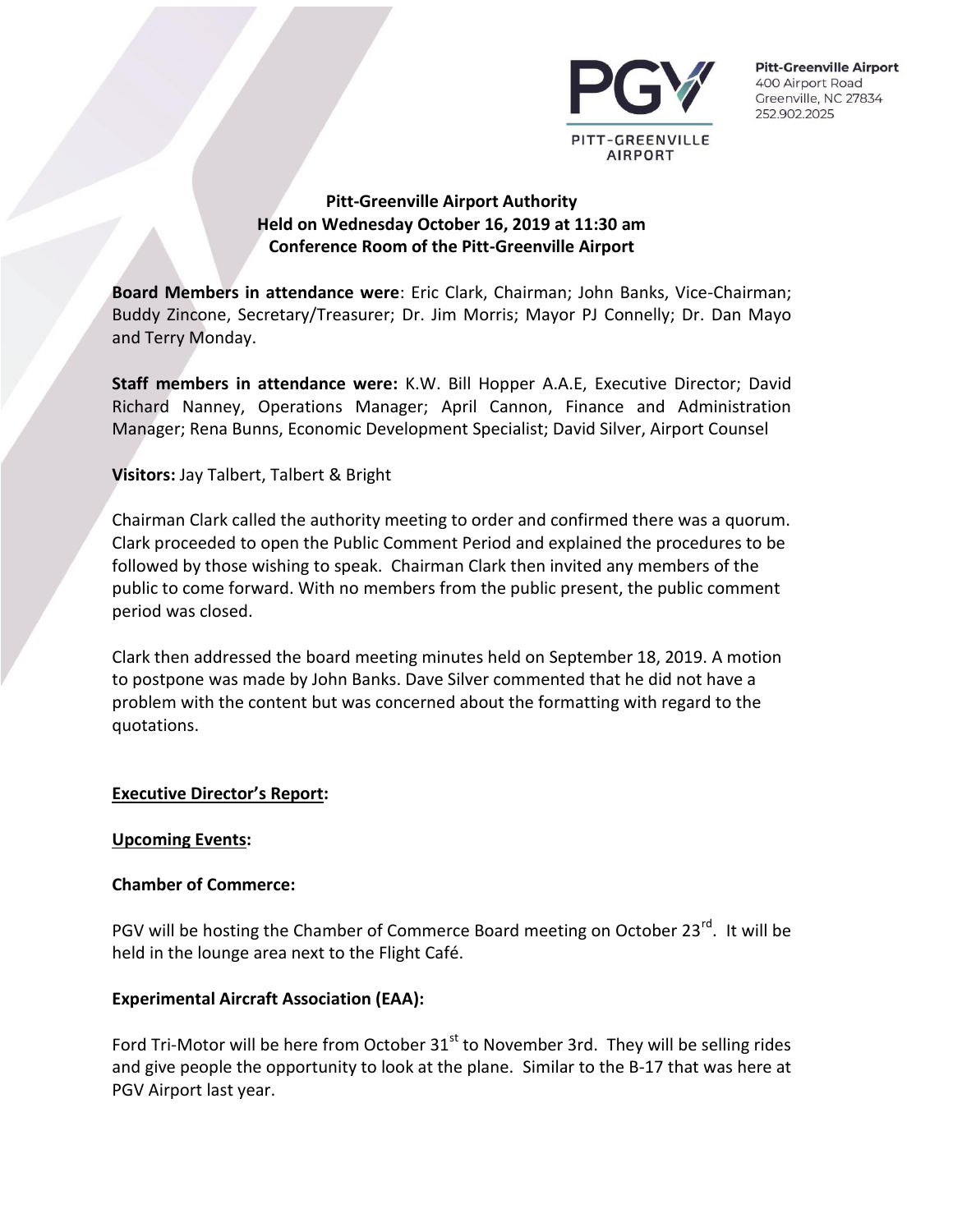

#### **HALLOWEEN EVENT**:

PGV Airport will host its First Annual Halloween event at the PGV Fire Station. We will be providing candy, hot dogs, popcorn and a Fire Truck tour. Free parking.

Chairman Clark commented that he was excited about the Halloween Event and the Ford Tri-Motor event and the idea of engaging the Community.

## **TOUCH-A-TRUCK:**

Touch-A-Truck is an event sponsored by the Youth League on April  $18^{th}$  and the rain date will be April 25<sup>th</sup>. The airport will look into getting an aircraft for the event.

#### **Branding**:

PGV Airport has completed most of the rebranding with regard to replacing the signage with the new logo. All areas with exception of the road sign on Memorial Drive and the foyer floors in the Terminal have been replaced. PGV will follow-up with the City of Greenville about the transitioning of the City of Greenville sign from Stantonsburg Road to a possible coordinated placement with the PGV Airport's sign.

#### **Load Factors Update:**

High 76% Low 56% Average 65%

Passenger numbers haven't gone down.

#### **FEDERAL PROJECTS:**

#### **SCASDP Grant**

Still pending.

Mayor Connelly went to Washington, D.C. to Senator Tillis', Senator Burr's, and Congressman Butterfield's office to stress the importance of a second airline here at PGV Airport and what it would mean for economic development to this area.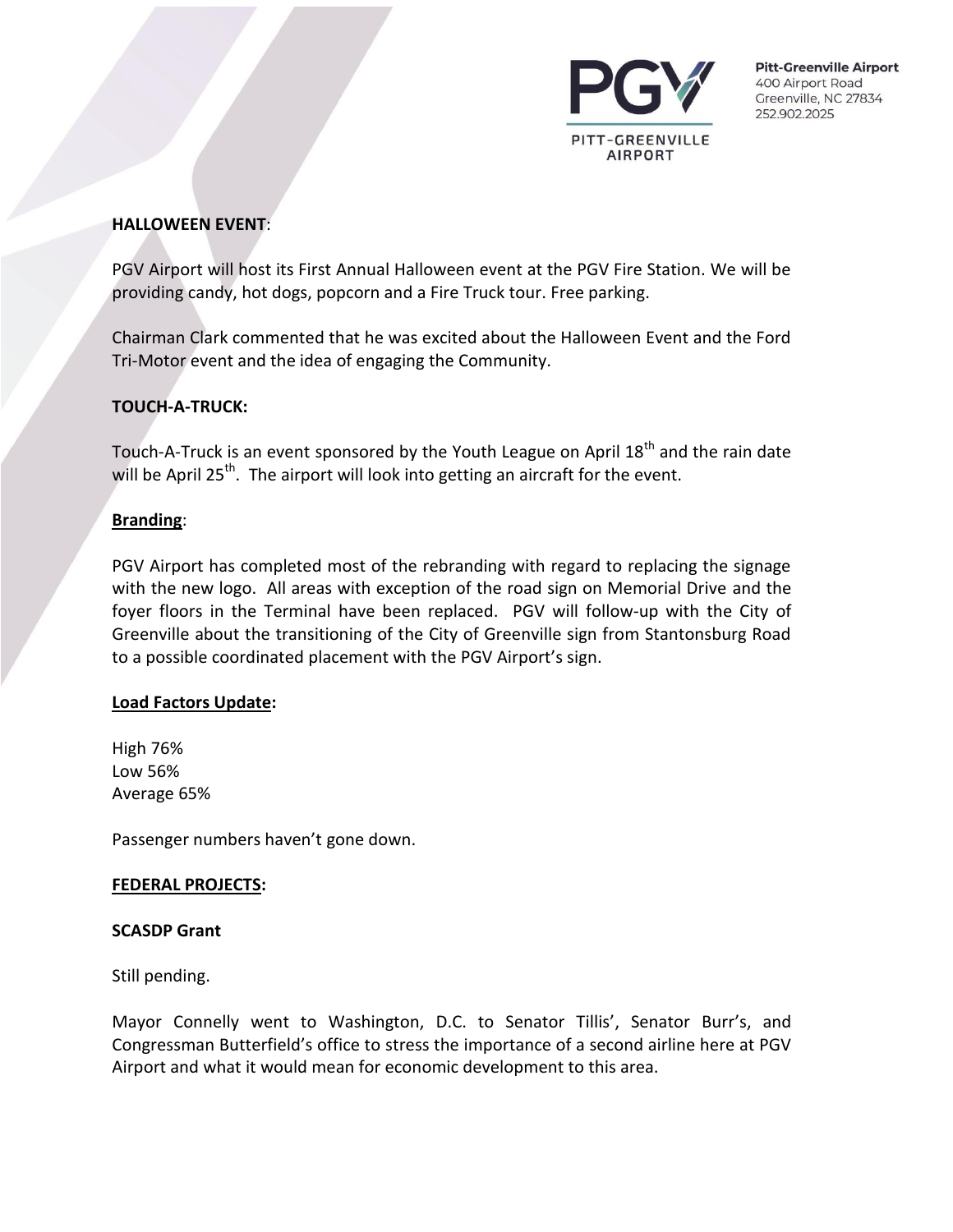

#### **PFC**

Talbert & Bright has contracted with McFarland & Johnson to coordinate PGV's PFC program. We feel this will provide more efficient management of PGV's program.

## **AIP 41 DNL Noise Land**

Closed out.

## **AIP 43 DNL Noise Land**

Closed out.

## **AIP 44 DNL Noise Land**

Deadlines still pending until the end of the month. Couple of property owners interested in selling.

#### **AIP 45 Runway 2/20 runway rehab**

Still pending PGV seeking warranty extension Final payment pending

#### **AIP 47**

Pending grant

#### **65 DNL Assistance:**

**Per FAA criteria-**Fair market value for properties. Funds for relocation, moving expenses are available. Property owner must qualify.

#### **GA Apron**

Proceeding forward.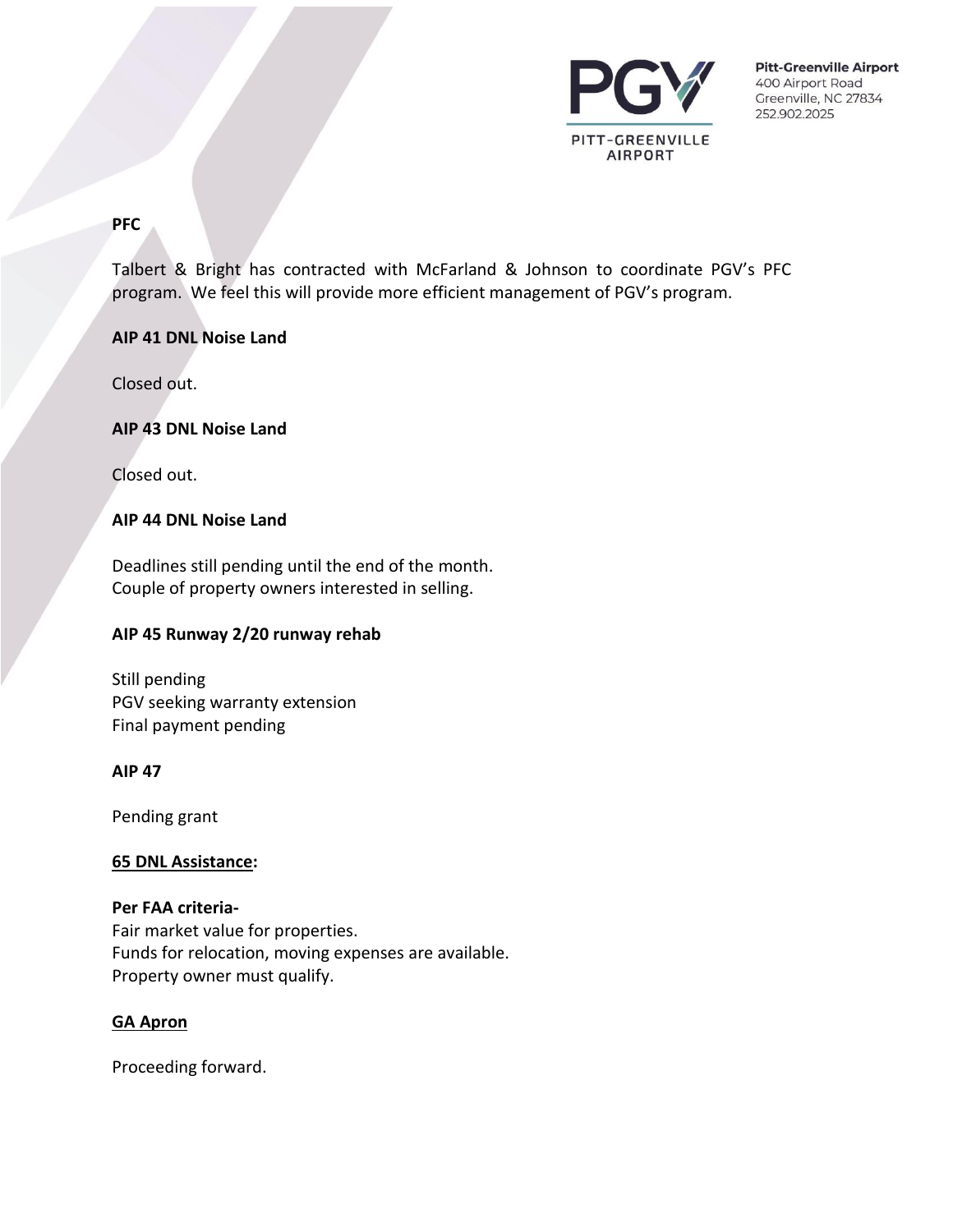

#### **AIP 49**

Pending grant

**Fuel Sales**

**100LL** September sales are up.

**Jet A Sales**

Sales have increased. American Airlines numbers are up slightly.

Two base tenants have left that have affected Jet A sales. One of them that owns a hangar here has contracted with a flight management company out of Raleigh-Durham.

Charters are not buying as much.

**Transient Aircraft -** Sales are up.

**Base Aircraft -** Sales are down.

#### **Parking Lot Operations**

YOY Parking lot revenues are up.

Chairman Clark still interested in knowing how ride sharing companies at the Airport may be having an effect on the numbers.

#### **Passenger Counts**

YOY comparison passenger numbers up slightly.

#### **G.A.R.D**

G.A.R.D is the computer system that measures the amount of take offs and landings. Numbers look good.

Main runway was closed August, 2018 affecting YOY comparison.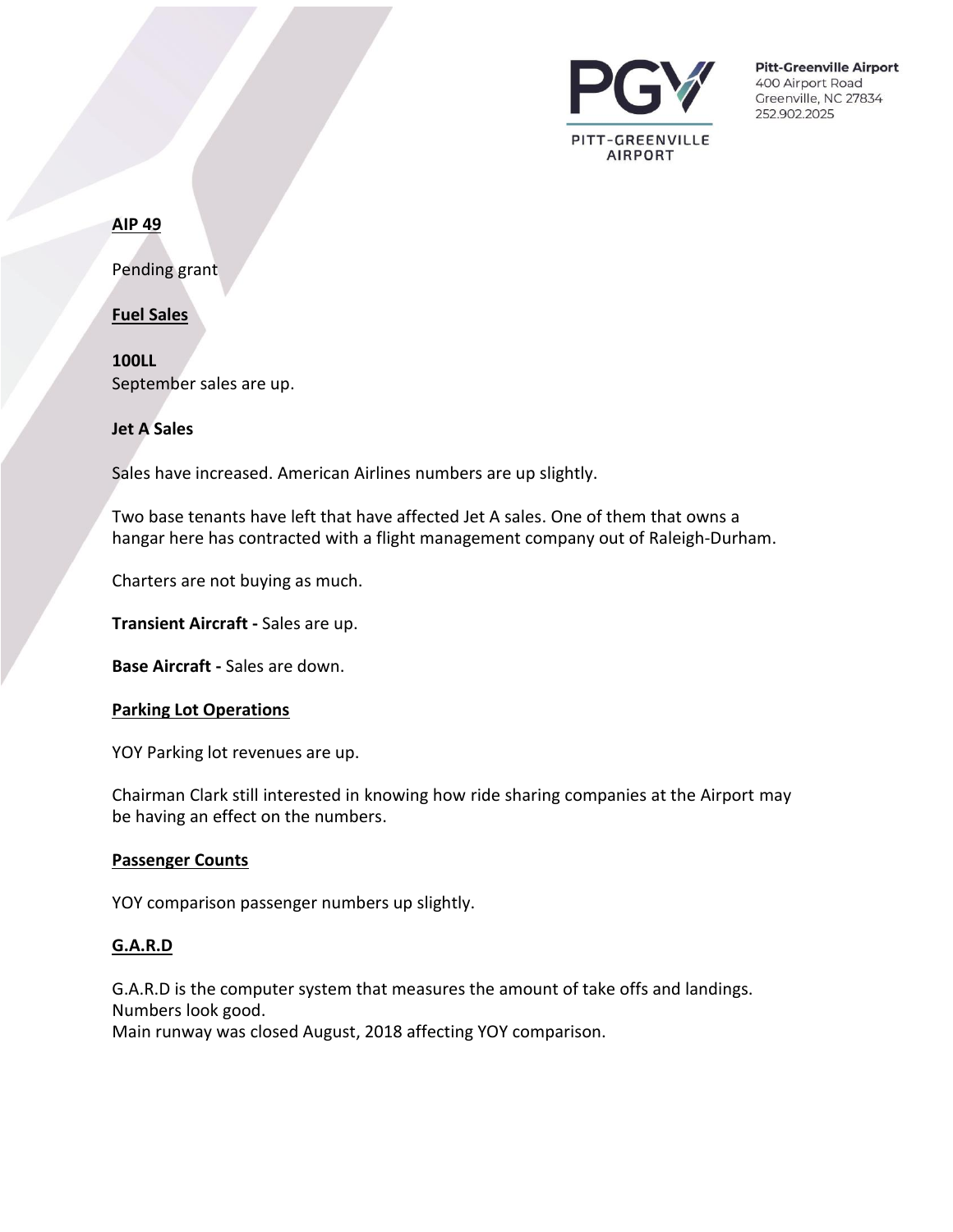



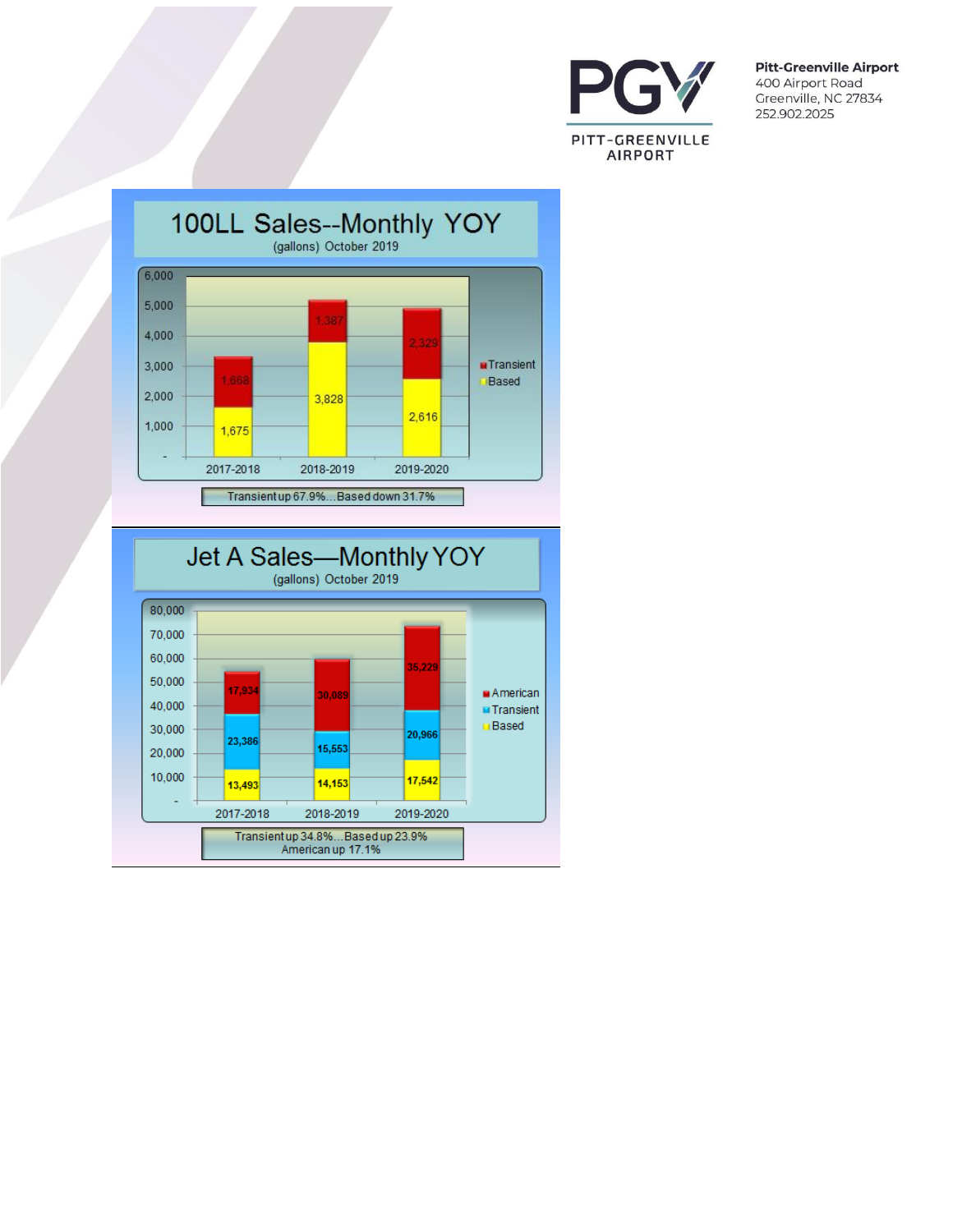



# Pax Monthly October 2019

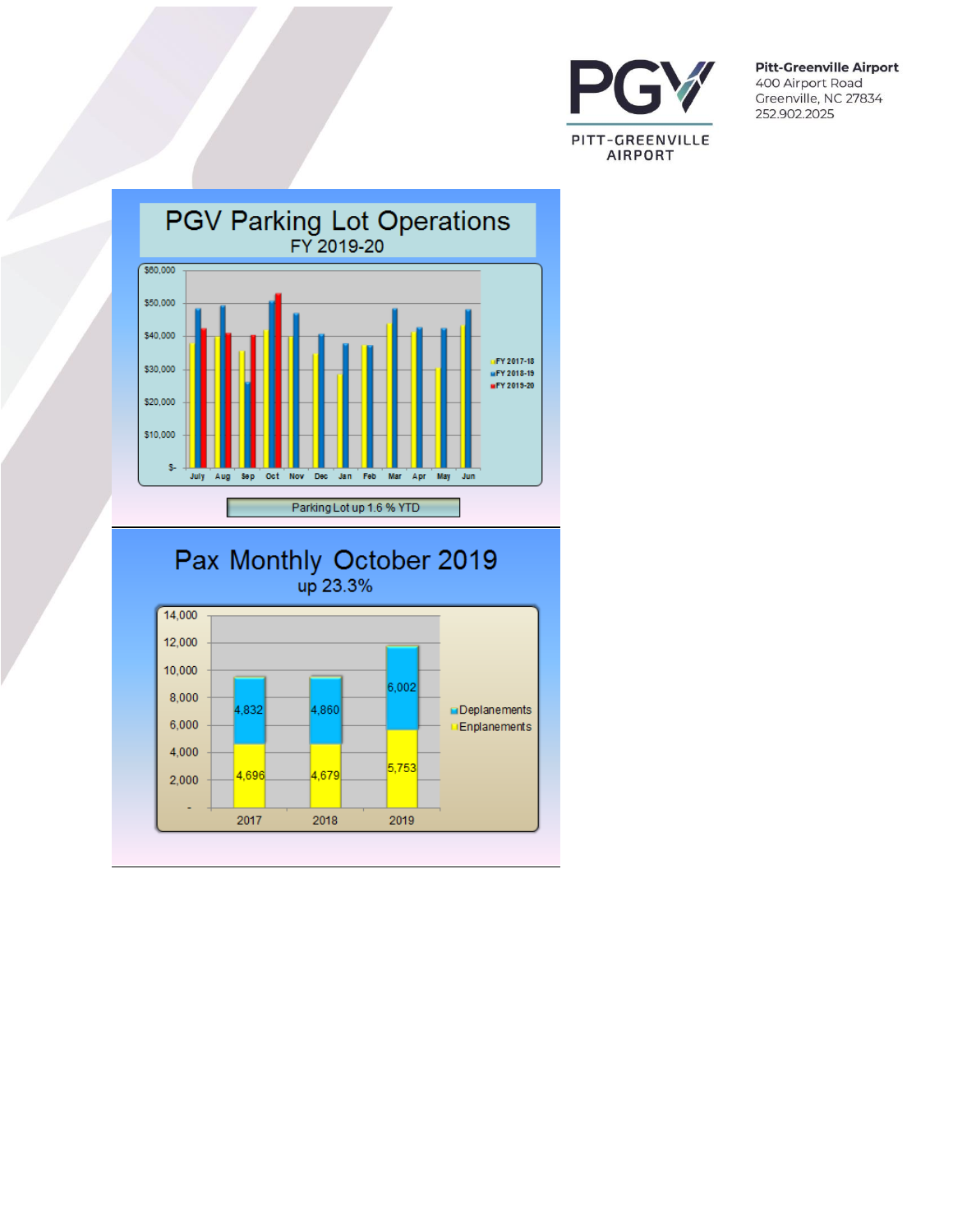



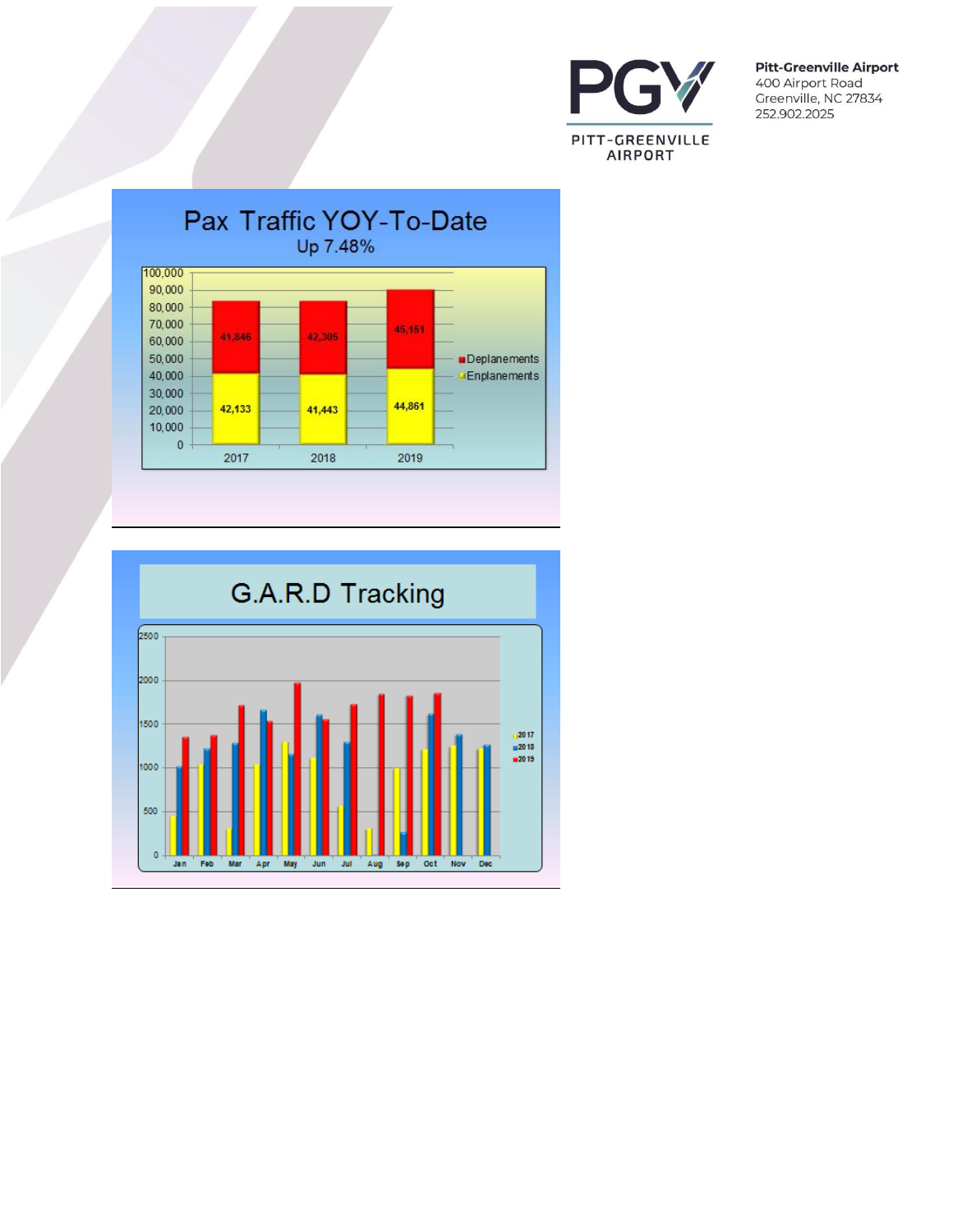

# **Financial Report** • October 2019 Revenues \$316,802.23 Expenses \$352,006.42 Net income \$(35,204.19) YTD \$(43,997.58) Cash balance \$3,051,123.78 Hangar Fund \$ 1,155,059.65 - Corporate Hangar \$733,696.66 - T-Hangar \$421,362.99 • Unrestricted \$546,521.29 • Total Restricted \$ 1,349,542.84 - Current Project Restricted \$524,474.11 - PFC Restricted Checking Account \$825,068.73

#### **Financial Report:**

Professional fees Law Enforcement cost have increased. Vacancies filled.

#### **Revenue:**

Things negatively affecting revenues this past month include Outer Banks Airlines relocated to Manteo and the timing of American Airlines account receivables.

#### **Hangar Fund:**

Corporate \$744,000.00 T-Hangar \$336,000

Chairman Clark informed the Board that they would be going into a more in depth financial report later on du

#### **G.A.R.D/Operations Report:**

October - 1,857 15% increase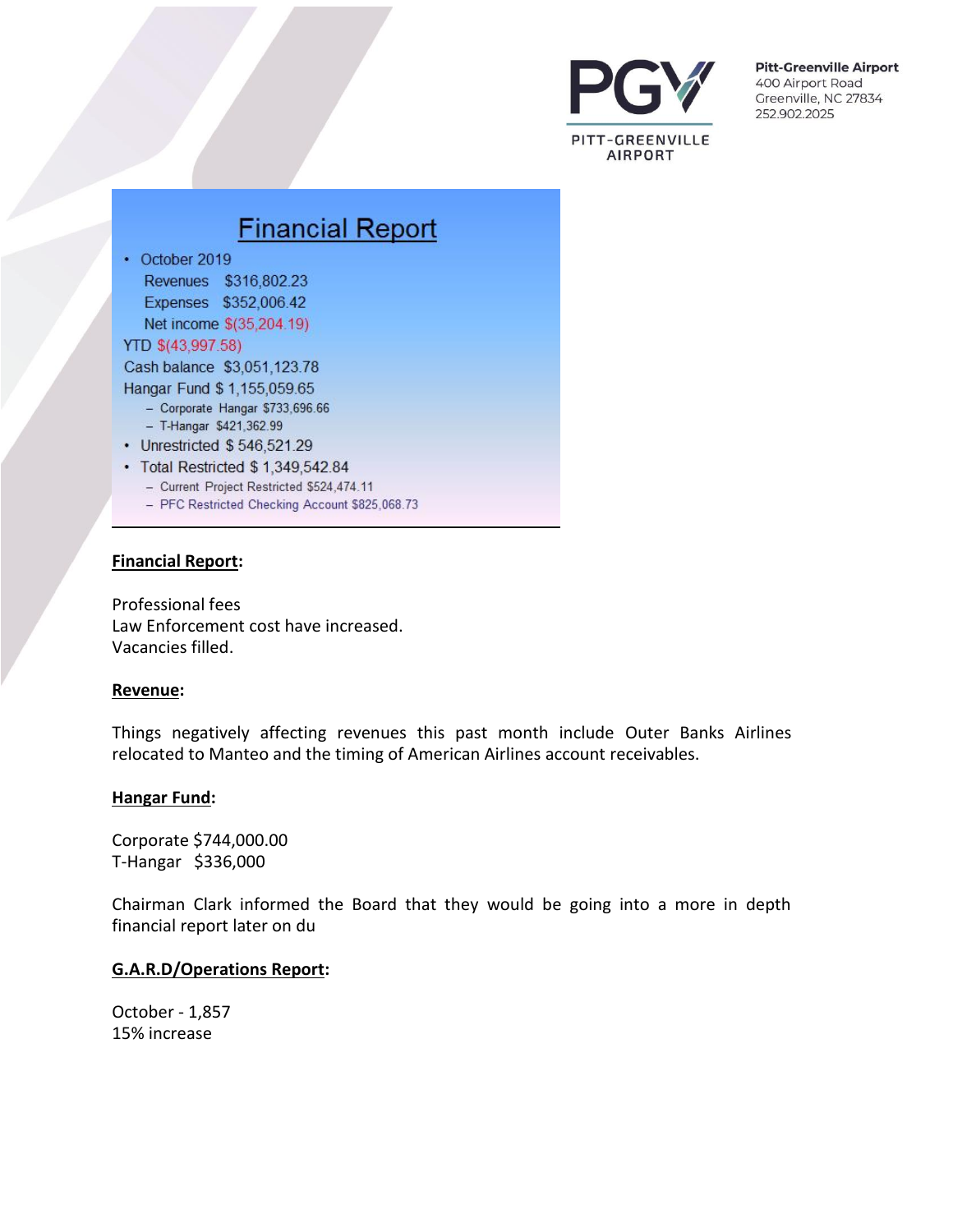

#### **Chairman Comments:**

Chairman Clark advised the Board that he and Airport staff would be meeting with the accounting firm to look into moving to a single entry accounting system.

Board Member Terry Monday shared information regarding the assessment process. The role of the acting system is to provide information in order to make the best possible decisions.

Consolidating information into one file will allow for Data tracking with regard to funding. We need a balance sheet, not just an operating balance sheet. Not able to get a complete picture with the way it is being done now. The balance sheets provide more information than a P&L. It is anticipated that the changeover can take up to 6 months to complete.

Open for questions and/or suggestions.

Chairman Clark added that we are tracking the financials and they are in order. This transition to a single accounting entry system is just an enterprise succession plan is to ensure that any successors wouldn't have difficulty following the financials.

Chairman Clark also felt that continuity is important. This will assist in more efficient tracking of profit margins. It will help with financial forecasting. Where are we making money or losing money?

Transitioning to the single accounting entry system will help in explaining the financial status to Auditors or to any agency that needs the information.

Open to any feedback, comments, questions and/or concerns?

#### **Chairman Clark has no additional comments.**

Vice Chairman Banks wondered if it would help for any of the new Board Members to have a copy of the Consolidated Plan.

Chairman Clark advised that there is an electronic copy of the Consolidated Plan.

## **Project List**

Chairman Clark also added that the list that was approved in 2014. On track for the most part where the funding is available to complete the items on the list.